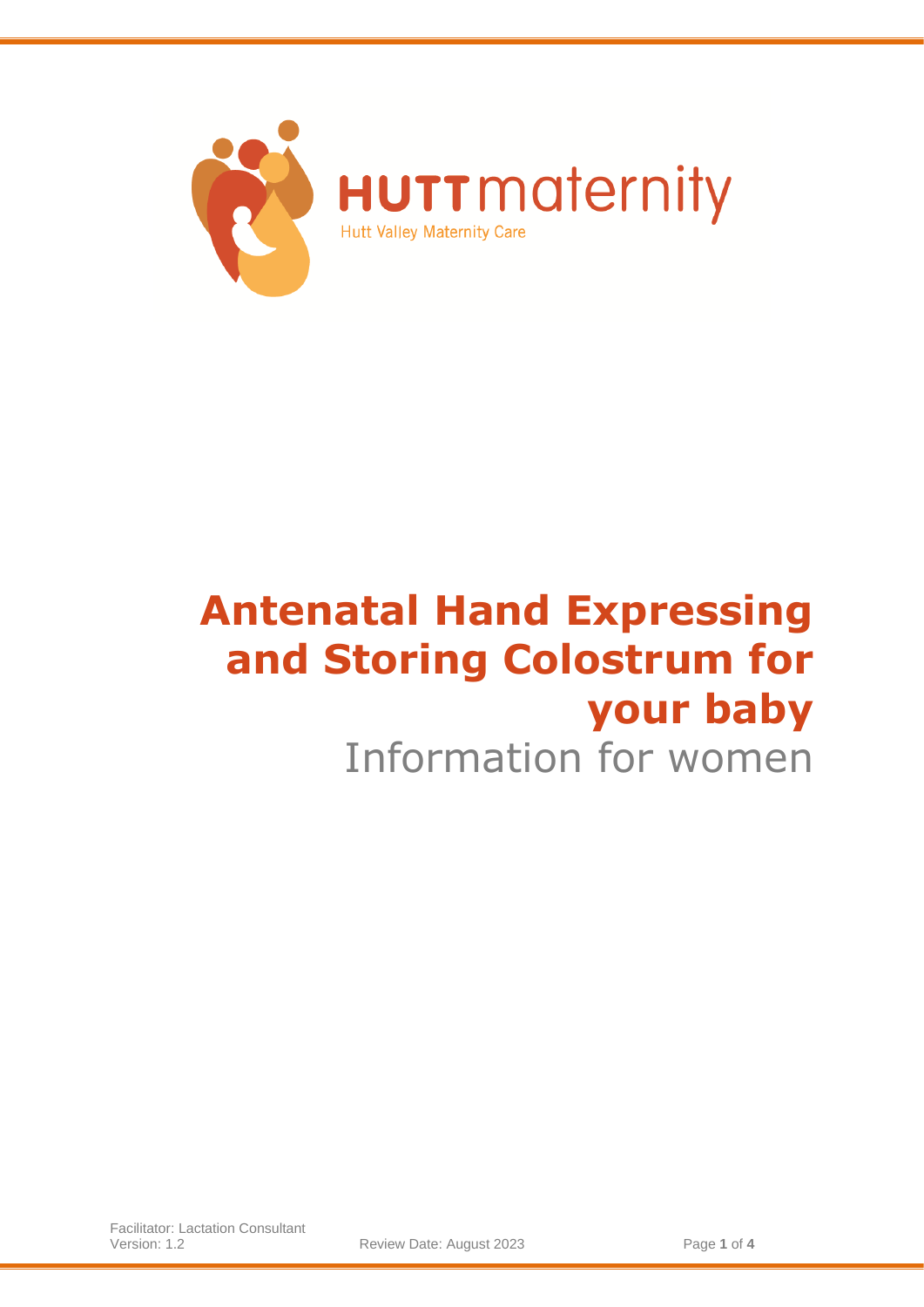#### **Reasons for expressing**

Colostrum is the perfect nutrition for babies. It is the first type of breastmilk mothers produce and contains many antibodies which help protect babies from disease.

Some babies will benefit from having extra colostrum/breastmilk available when they are born; this may include babies that will be born early, have a cleft lip, palate, or other medical conditions. Mothers with Type 1, 2 and gestational diabetes, mothers who have had previous breast surgery or breastfeeding difficulties or other medical conditions who wish to have extra colostrum available to supplement their babies may also wish to express antenatally.

## **When and how do I express?**

- Start expressing at about 36 weeks, 5 minutes on each breast.
- You could practise in the bath or shower initially.
- When you start collecting colostrum express after the bath or shower when the breasts are warm.
- Wash your hands
- Follow technique as shown in handout.
- Your colostrum will probably flow quite slowly.
- If difficult to collect your colostrum with syringes, express into a small clean container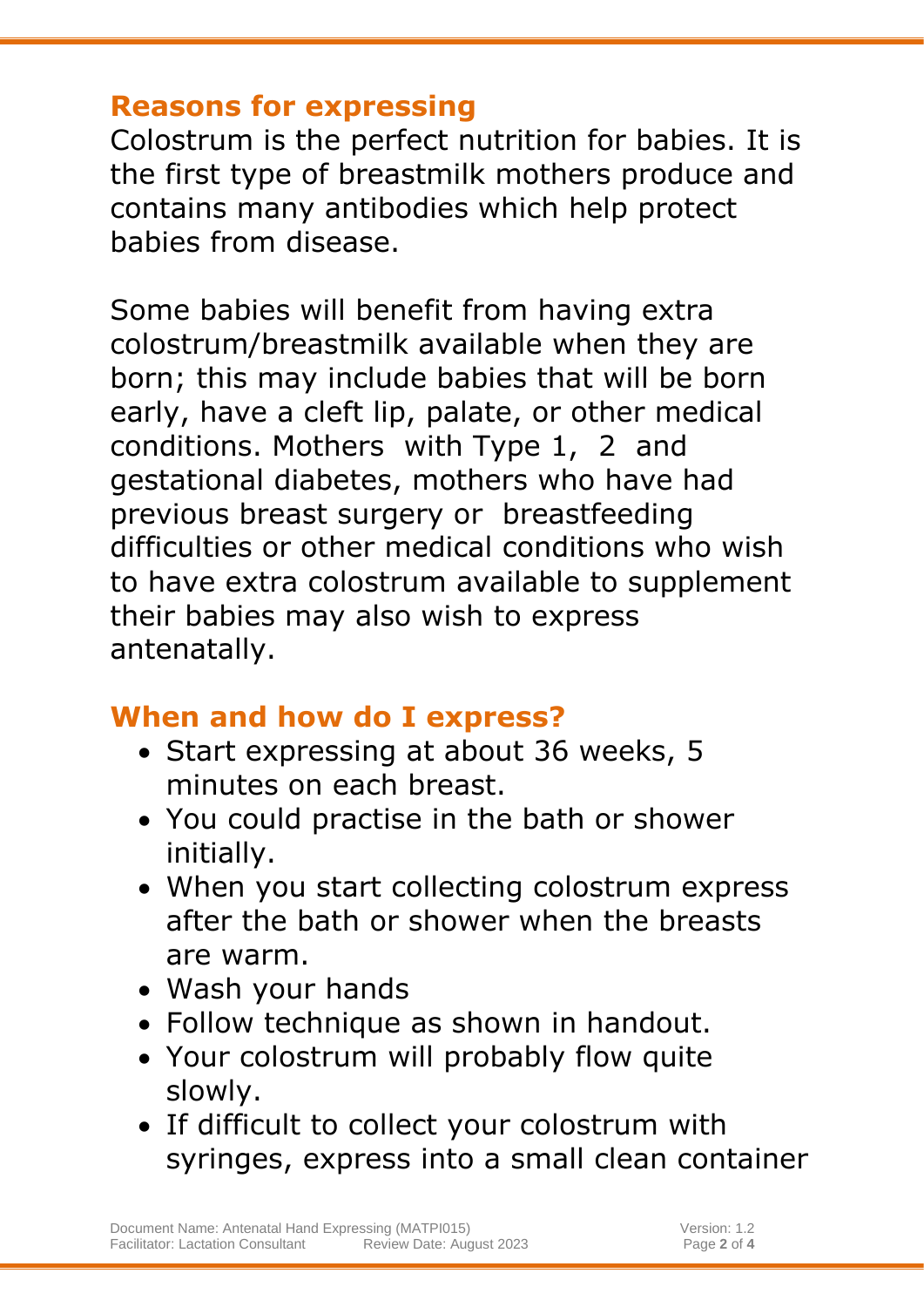e.g. a cup and draw the colostrum up with the syringe.

- You can express up to three times in the same day.
- If you plan to express again that day, place the container in the coldest part of the fridge, usually at the back.
- IF UTERINE CRAMPS OCCUR, STOP EXPRESSING AND DISCUSS WITH LMC AT EARLIEST OPPORTUNITY.

# **How do i store my colostrum?**

You will be supplied with 1ml, 3ml, and 5ml syringes to collect the drops of colostrum. Draw the drops of colostrum up into the syringe as they are expressed. You can keep using the same syringe over the day, storing it in a clean container in the fridge in between collections. Avoid overfilling the syringe. Put the cap on, label the syringe at the end of the day and place in the freezer.

Inform your LMC and hospital that frozen colostrum will be bought in at the time of the birth.

# **Taking your colostrum to hospital**

Bring your frozen and labelled colostrum to delivery suite when you are admitted. Ask the Midwife looking after you to put it in the freezer straight away so it does not defrost. Staff will document in your notes that there is frozen colostrum available.